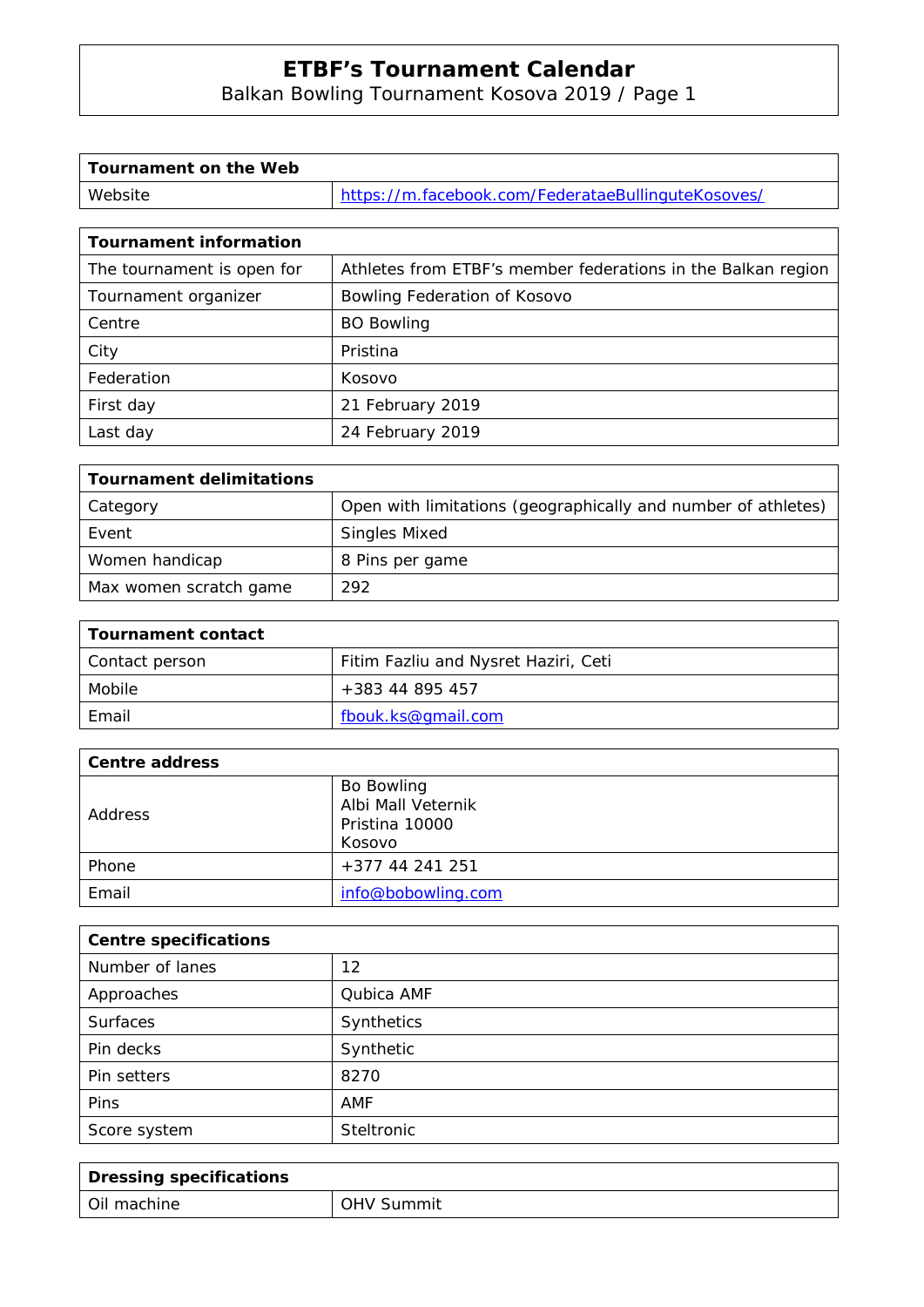# **ETBF's Tournament Calendar**

# Balkan Bowling Tournament Kosova 2019 / Page 2

| Oil                 | Kegel                            |
|---------------------|----------------------------------|
| Cleaner             | Kegel Defence-C                  |
| Pattern prepared by | Marios Nicolaides                |
| Dressing done by    | Bo Bowling Centre Technical Team |

| Prize money specifications |       |
|----------------------------|-------|
| Prize fund status          | Fixed |
| Tax on prizes              | No    |

| Prize money expressed in € |          |
|----------------------------|----------|
| <b>Position</b>            | Category |
| Position 1                 | 1.500    |
| Position 2                 | 750      |
| Position 3                 | 500      |
| Position 4                 | 350      |
| Position 5-8               | 250      |
| Position 9-16              | 200      |
| Position 17-24             | 150      |
| The best Junior player     | 100      |
| <b>Total</b>               | 7.000    |

# **Tournament format**

# **Qualification**

All athletes will play 3 squads of 4 games each (12 games total) There will be one squad per day for each athlete on 21, 22 and 23 February Top 24 from the 12 qualifying games will continue to the Final Step 1

# **Final Step 1**

24 athletes will play 2 games with the pin fall from the Qualification carried forward Top 16 from the 14 games standing will continue to the Final Step 2

# **Final Step 2**

16 athletes will play 2 games with the pin fall from previous steps carried forward Top 8 from the 16 games standing will continue to the Final Step 3

# **Final Step 3**

8 athletes will play 2 games with the pin fall from previous steps carried forward Top 4 from the 18 games standing will continue to the Final Step 3

# **Final Step 4**

There will be 3 stepladder matches

Stepladder match 1

The athlete seeded 4 and the athlete seeded 3 will play a one-game match

# Stepladder match 2

The winner of match 1 and the athlete seeded 2 will play a one-game match

Stepladder match 3